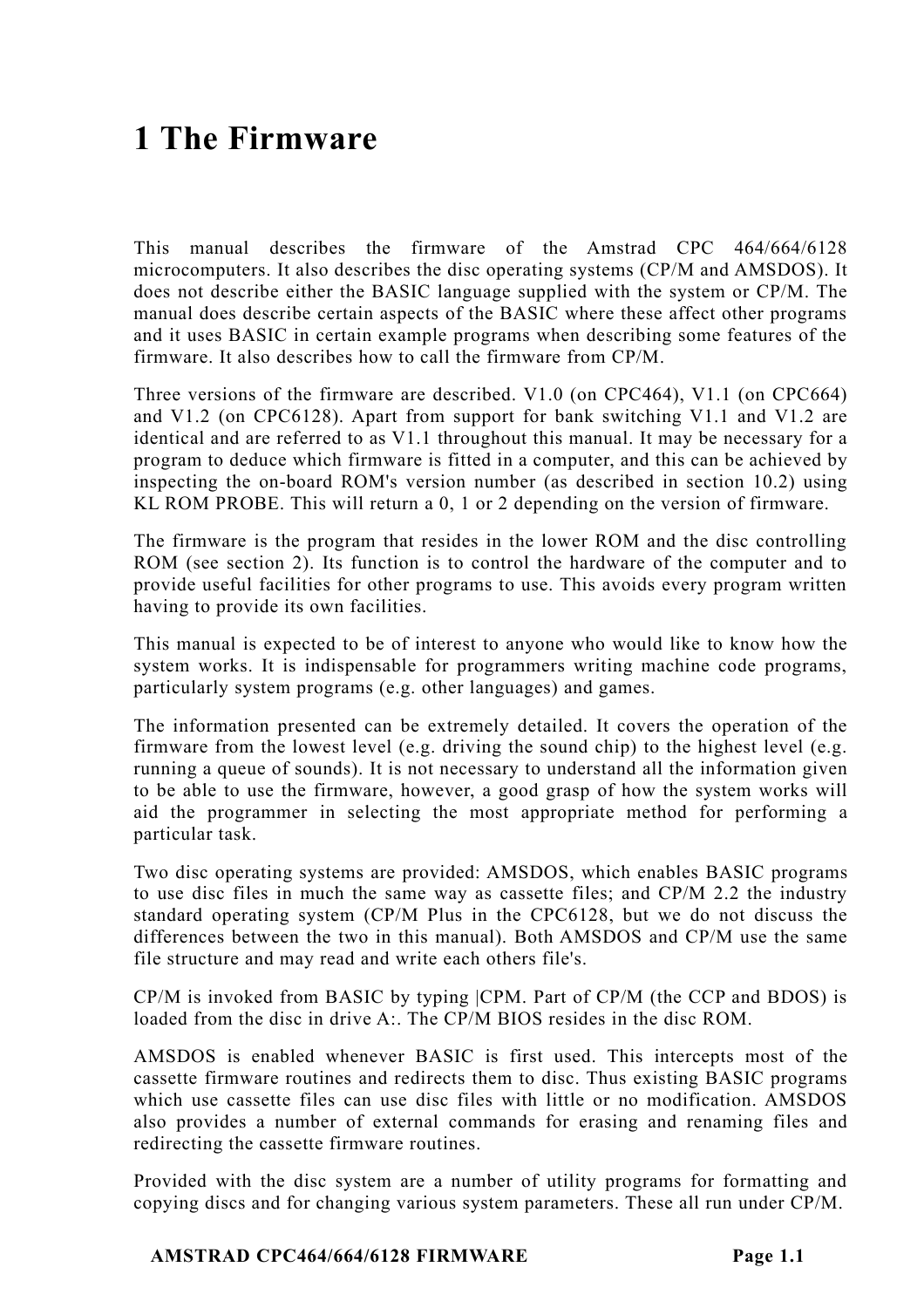# **1.1 The Hardware.**

The diagram on the following page gives an indication of the different pieces of hardware in the system and how they connect to each other. For more information on how the hardware works see Appendix XII and the relevant manufacturer's data sheets.

The system centres around the CPU (Central Processing Unit) which is a Z80A microprocessor with a 4MHz clock. Next in importance is the gate array which contains miscellaneous logic to control much of the system. In particular, it controls ink colours, screen mode and ROM enabling (see section 10 and Appendix XII). In conjunction with the CRTC (Cathode Ray Tube Controller), which is a 6845 chip, the gate array generates the video signals for the monitor.

The PSG (Programmable Sound Generator) is an AY-3-8912. This chip has three channels of sound generator, a noise generator, envelope control for each channel and an I/O port. The way the sound generating hardware is used is described in section 7. The I/O port is used in input mode to sense the state of the keyboard and joystick switches.

The FDC (Floppy Disc Controller) is an NEC μPD765A chip. Only two disc drives are supported, since the US1 line from the μPD765A is ignored. This results in the two disc drives being accessed as drives 0 and 1 and again as 2 and 3. The FDC supports both single and double sided and single and double density mini-floppy disc drives. Note that the clock frequency supplied to the  $\mu$ PD765A CLK pin is 4MHz rather than the 8 MHz used with larger disc drives.

Each disc drive takes a single 3" floppy disc. Either side of the disc may be used, depending on which way up the disc is inserted into the drive. The disc interface contains a 16K expansion ROM, 8K of which contains the disc driving software, the remainder being used by DR LOGO.

The PPI (Parallel Peripheral Interface), which is an 8255 chip, is used to control the remainder of the system. It has three ports. Port C is used as an output port to control the cassette recorder motor, to write data to the cassette, to strobe data in or out of the PSG and to select rows of the keyboard. Port B is used as an input port to sense the frame flyback signal, the Centronics port busy signal and various option links and to read data from the cassette. Port A is used to communicate with the PSG and is set into input or output mode as required.

Accesses to memory are synchronised with the video logic - they are constrained to occur on microsecond boundaries. This has the effect of stretching each Z80 M cycle (machine cycle) to be a multiple of 4 T states (clock cycles). In practice this alters the instruction timing so that the effective clock rate is approximately 3.3 MHz.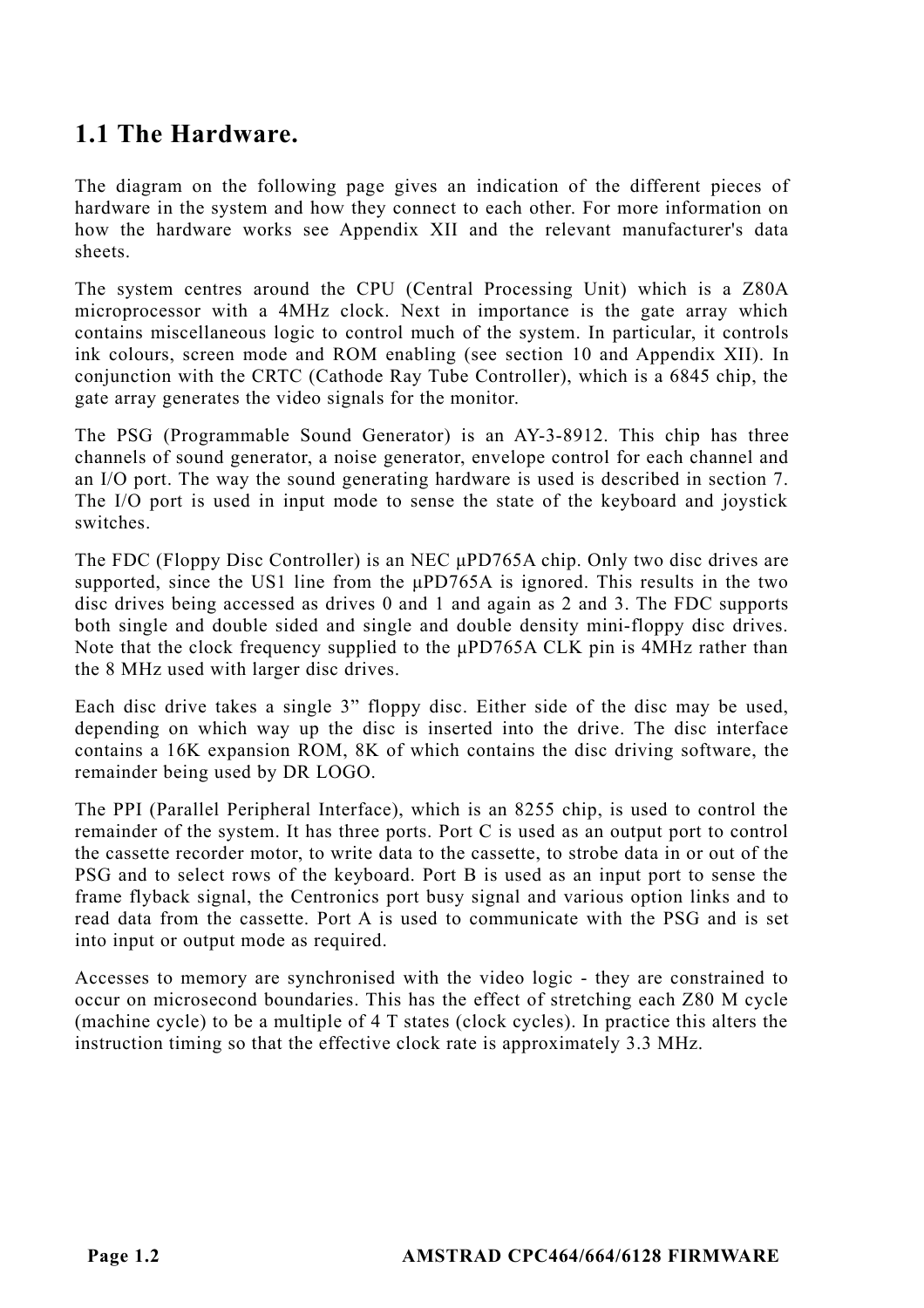

# **1.2 The Division of the Firmware.**

The firmware is split into 'packs' each dealing with a particular part of the system, usually a hardware device. Each pack has a section of this manual devoted to it where its operation is explained in detail. The system components and their associated packs are:

| Keyboard:         | Key Manager.                         |
|-------------------|--------------------------------------|
| Screen:           | Text VDU, Graphics VDU, Screen Pack. |
| Cassette/Disc:    | Cassette Manager/AMSDOS.             |
| Sound:            | Sound Manager.                       |
| Operating System: | Kernel, Machine Pack, Jumper.        |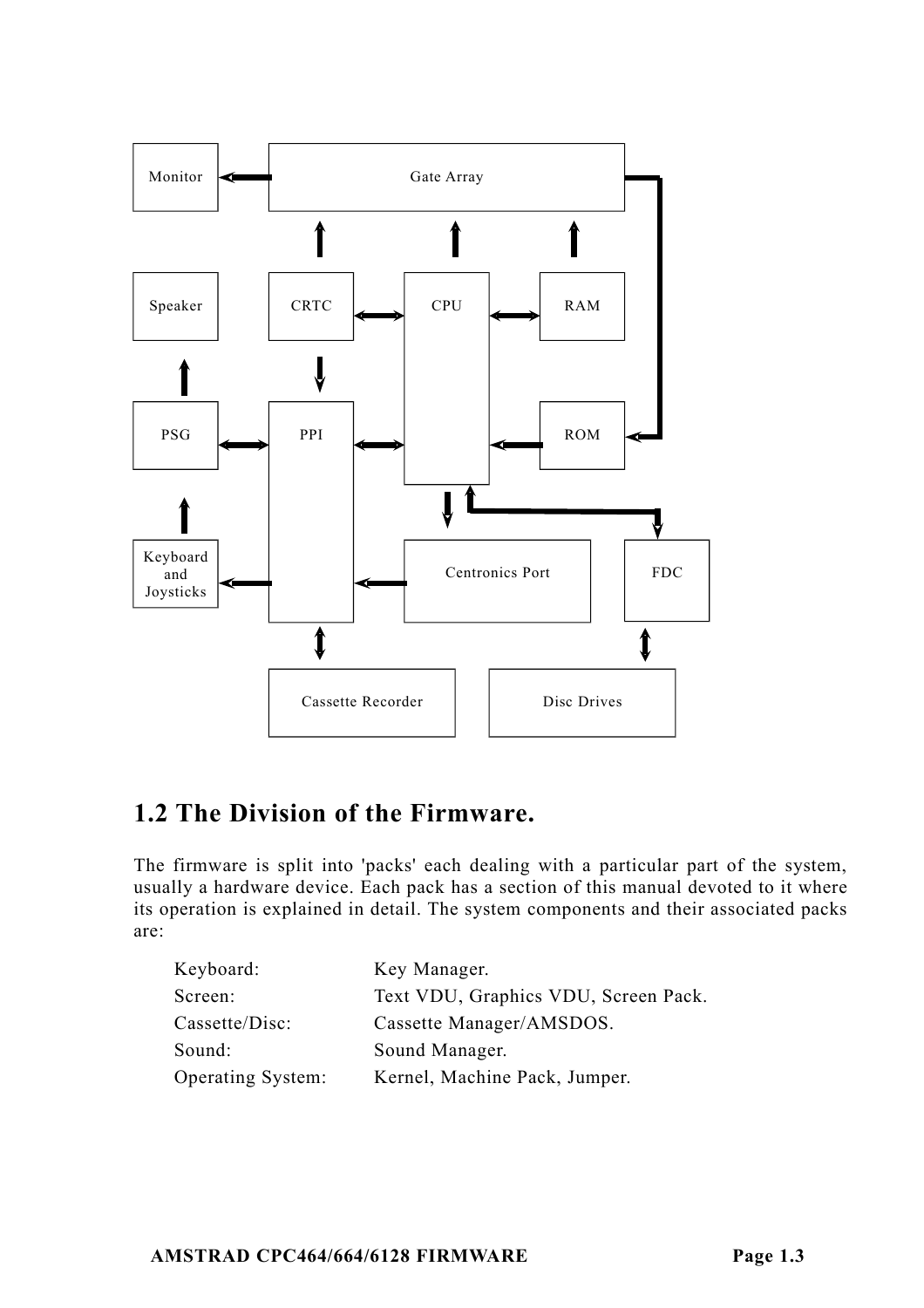#### **a. Key Manager**

The Key Manager is more fully described in section 3. It deals with scanning the keyboard, generating characters, function keys, testing for break and scanning the joysticks.

#### **b. Text VDU**

The Text VDU is more fully outlined in section 4. It deals with putting characters on the screen, the cursor and obeying control codes.

#### **c. Graphics VDU**

The Graphics VDU is more fully presented in section 5. It deals with plotting points, testing points drawing lines and filling areas on the screen.

#### **d. Screen Pack**

The Screen Pack is more fully detailed in section 6. It interfaces the Text and Graphics VDUs with the screen hardware and deals with aspects of the screen that affect both of these packs, such as screen mode or ink colours.

#### **e. Sound Manager**

The Sound Manager is more fully discussed in section 7. It deals with queueing, enveloping, synchronising and generating sounds.

#### **f. Cassette Manager/AMSDOS**

The Cassette manager is more fully explained in section 8. It deals with reading from tape, writing to tape and cassette motor control.

AMSDOS is explained more fully in section 9. It deals with reading from disc, writing to disc and the disc motor control.

#### **g. Kernel**

The Kernel is more fully described in sections 2, 10, 11 and 12. It is the heart of the operating system and deals with interrupts, events, selecting ROMs and running programs.

#### **h. Machine Pack**

The Machine Pack is more fully documented in section 13. It deals with the printer and the low level driving of the hardware.

#### **i. Jumper**

Jumper, or rather, the main firmware jumpblock is listed in section 14. The entries in the jumpblock are described in detail in section 15. Jumper sets up the firmware jumpblock.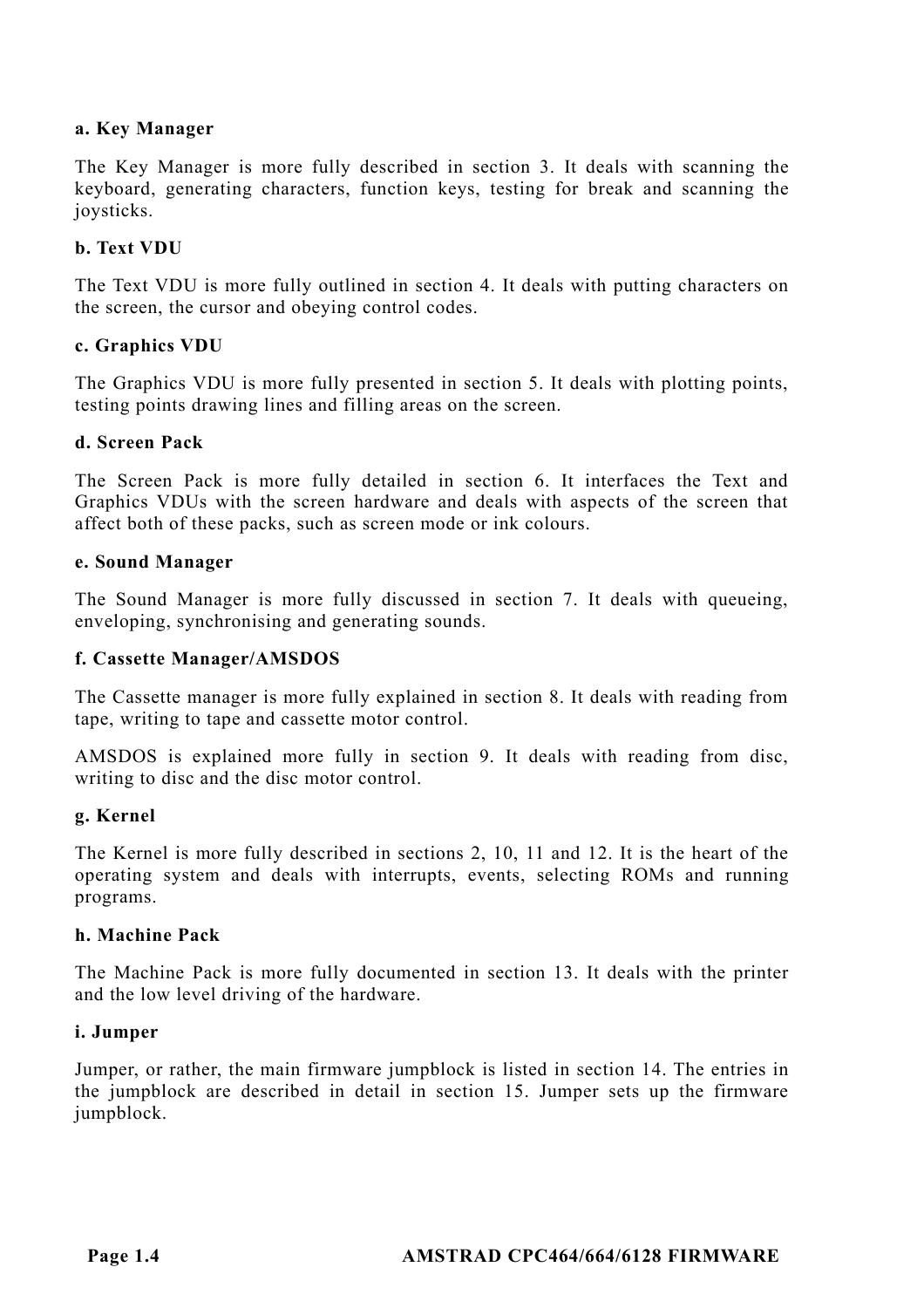# **1.3 Controlling the Firmware.**

The firmware is controlled by the user calling published routines rather than by the user setting the values of system variables. This will allow the firmware's variable layout to be changed in major ways without the user being affected.

The addresses of the routines the user is to call need to remain constant if the firmware is altered. This is achieved by using jumpblocks (see below).

The advantage of a routine interface is that it allows a number of different system variables to be altered by the firmware in a consistent way in one operation. If the system variables had to be set by the user then the firmware could be left in an indeterminate state if some variables had been set but not others. Also, the routine type of interface ensures that all the required side effects of a change are taken care of automatically without the user being troubled with all the details. An example of this is changing the screen mode (see section 6.1) - changing the size of the screen requires a number of other people to be informed of the change so that illegal screen positions and inks are not used.

## **1.4 Jumpblocks.**

A jumpblock is a series of jump instructions placed in memory at well-known locations. The jumps are to the various routines in the firmware that the user might want to call. Programs that need to use the facilities provided by the routines in the jumpblock should call the appropriate jumpblock entries.

If the firmware is altered then it is quite likely that the addresses of some of the routines available to the user will change. By keeping the address of the jumpblock constant but altering the entries in the jumpblock so that they jump to the new addresses of the routines, the change is hidden from the user (providing that the user is only calling routines via the jumpblock and is not accessing the firmware directly).

To make the change to the firmware completely hidden from the user it is also necessary to keep the entry and exit conditions of the routines accessed via the jumpblock constant. The greater part of this manual is taken up with the detailed entry and exit requirements of the jumpblock entries.

The jumpblock is placed in RAM so that the user can alter the entries in it. This allows the user to trap particular entries and to substitute a new routine that will replace the standard firmware routine. Provided that the new routine obeys the entry and exit requirements of the firmware routine, the substitution will not upset programs unaware of the change.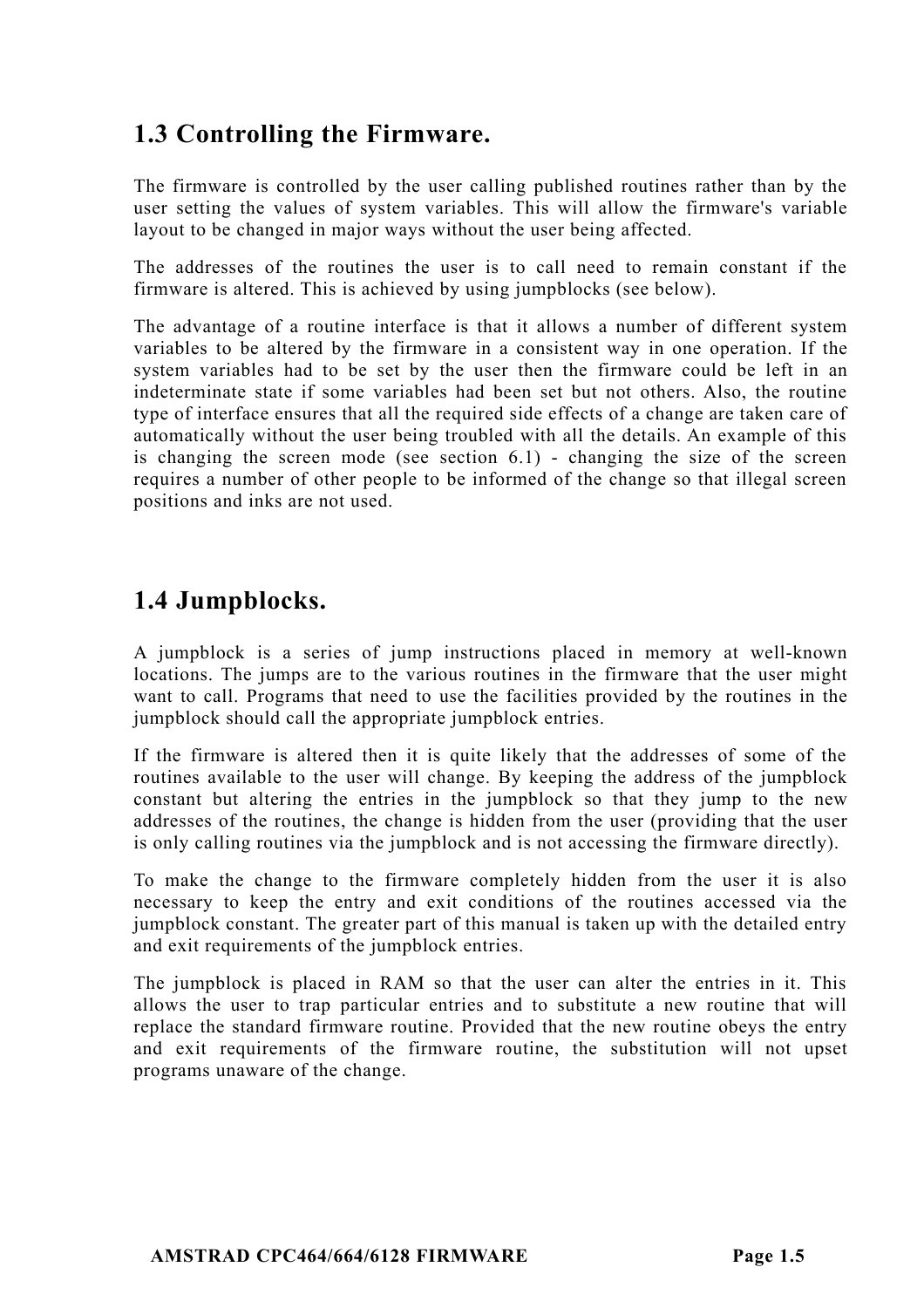There are four jumpblocks. These are all listed in section 14. The first and largest jumpblock is the main firmware jumpblock (see sections 14.1 and 15). This allows the user to call most firmware routines. The second jumpblock is the indirections jumpblock (see sections 14.2 and 16). The entries in this jumpblock are used by the firmware at key moments in order to allow the user to alter the action of the firmware. The last two jumpblocks are rather special. They are to do with the Kernel and allow ROMs to be enabled and routines in ROMs to be called. (See sections 14.3, 14.4, 17 and 18).

Section 1.7 below gives an example of how a jumpblock entry might be changed to alter the action of the firmware.

# **1.5 Conventions.**

#### **a. Notation**

Processor instructions are generally referred to by their standard Z80 mnemonics. The exceptions that prove the rule are the restart instructions. The mnemonics RST 0 .. RST 7 are used rather than the more usual Z80 mnemonics RST #00.. RST #38.

The registers are also referred to by their standard Z80 names. The flag register as a whole is referred to as F but the individual flags are called by their full name, e.g. carry. The flags are said to be true when they are set and false when they are clear. Thus a JP NC instruction would jump if carry was false and not if carry was true.

Hexadecimal numbers are indicated by prefixing the number with  $\#$ , thus  $\#7F$  is the number 127 in hex. All numbers not prefixed by # are in decimal.

Large numbers are often abbreviated by writing them as a multiple of 1024. For example, 32K bytes means 32 times 1024 (i.e. 32768) bytes.

#### **b. Usage**

Routines, where possible, take and return values in registers. Where more information than may be held in registers is to be passed to a routine, the address of a data area is given. The location in memory of these data areas is sometimes critical, see section  $2.4.$ 

Where a routine can succeed or fail this condition is normally passed back in the carry flag. Carry true normally implies success, whilst carry false normally implies failure.

The alternate register set, AF' BC' DE' HL', is reserved for use by the system. The user should not execute either an EX AF,AF' or an EXX instruction as these will have unfortunate consequences. (See Appendix XI for a full description.)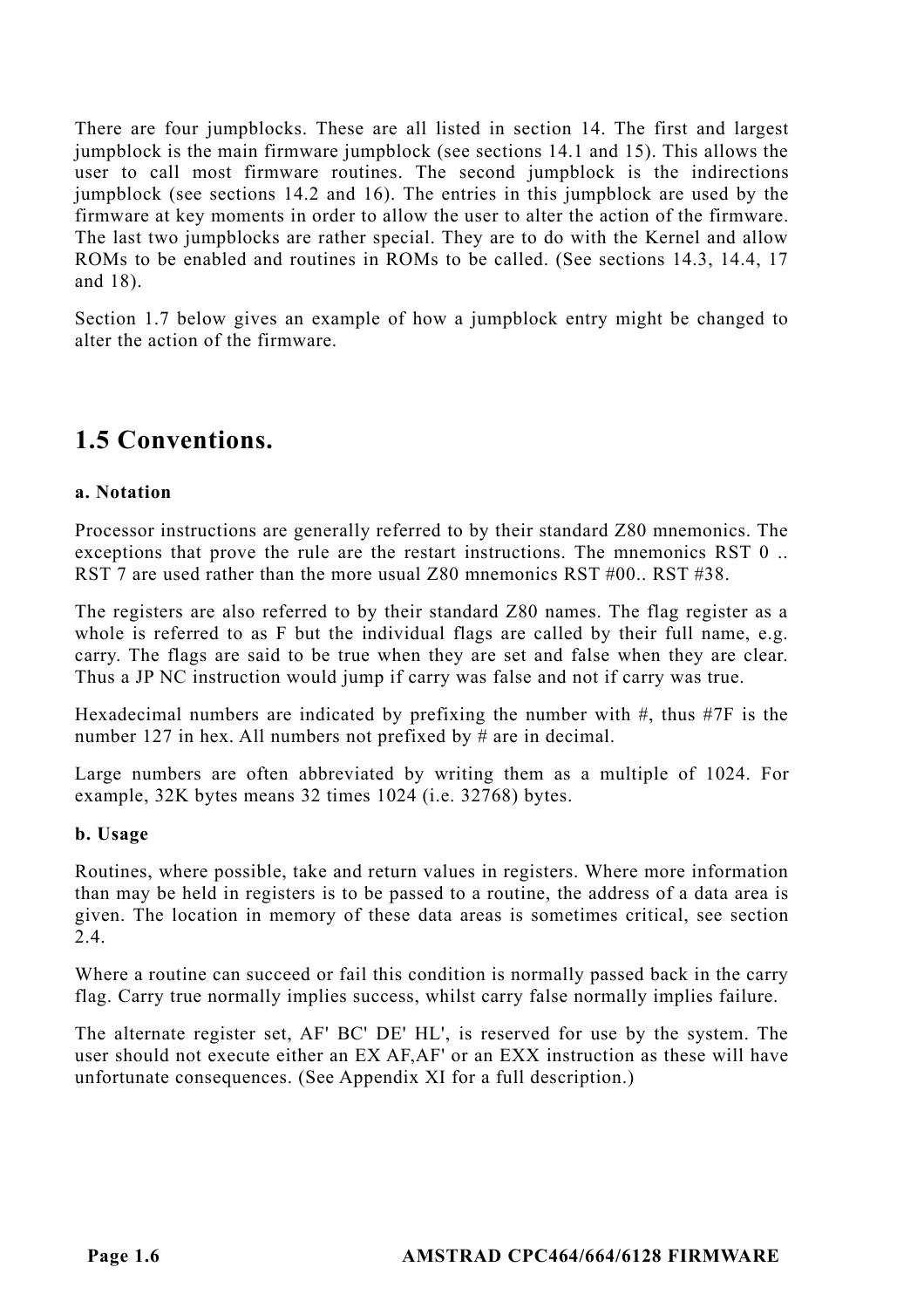#### **c. General**

The logical values true and false are generally represented by #FF and #00 respectively. Often, however, any non-zero value is taken to mean true.

The bits in a byte are numbered 0..7, with bit 0 being the least significant bit and bit 7 being the most significant bit.

Where two byte (word) values are stored (in tables etc) they are always stored with the less significant byte first and the more significant byte second, unless a specific indication to the contrary is given. This is in accordance with the standard way the Z80 stores words.

Tables and the like are always laid out with byte 0 being the first byte of the table. When the address of such a table is given this is the address of byte 0 of the table unless otherwise indicated.

When the computer is turned on (or when it is reset) it completely initializes itself before running any program. This initialization is known as early morning startup, abbreviated to EMS from now on.

### **1.6 Routine Documentation.**

Each routine described in this manual has entry and exit conditions associated with it. Where there are other points of interest about the routine these are normally given in a section after the entry and exit conditions. Such points include whether interrupts are enabled and a fuller description of the parameters and side effects of the routine.

There are two reasons for providing this information. Firstly it tells the user what will happen when the routine is called. Secondly it tells the user what a replacement routine is expected to do.

The entry conditions tell the caller of the routine what the routine expects to be passed to it. When calling a routine all values specified must be supplied. Values may only be left out where the routine documents that they are optional. When providing a replacement routine to fit this interface only information that is specified may be used, although not all of it need be used.

The exit conditions tell the caller what values the routine passes back and which processor registers are preserved. Registers that are documented as being corrupted may be changed by the routine or may not. The user should not rely on their contents. When providing a routine to fit this interface it is extremely important that registers documented as being preserved are indeed preserved and that the values returned are compatible with the original routine. Corrupting a register or omitting a result will usually cause the system to fail, often in subtle and unexpected ways.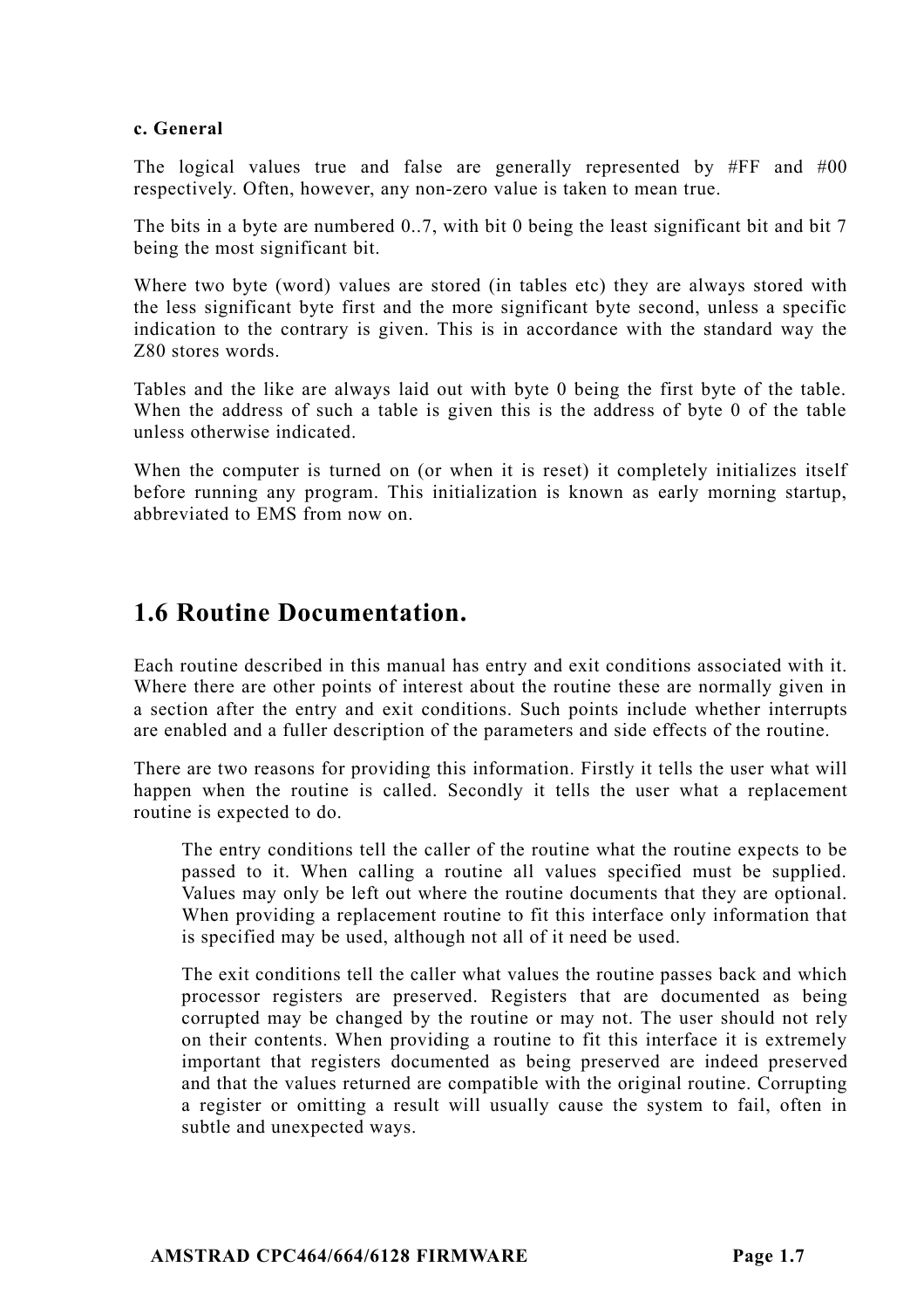Often a routine will have different exit conditions depending on some condition or other (usually whether it worked or not). In these cases the specific differences in the exit conditions are given for each case and all conditions that remain the same irrespective of the case are given in a separate section (marked 'always').

There are abundant examples of routine interfaces in sections 15 to 18.

# **1.7 Example of Patching a Jumpblock.**

The following is an example of how the jumpblocks may be used. At this stage many of the concepts introduced may be unfamiliar to the reader. However, since altering jumpblocks is an important technique for tailoring the system to a particular purpose the example is given here. Later sections will explain the actions taken here.

Suppose an assembler program is being written that is intended to use the printer when it is finished. While this program is being written it would save time and paper if the program could be made to use the screen instead of the printer. However, changing the program itself to use the screen could introduce bugs when it is changed back to using the printer. What is needed is a way of altering the action of the firmware that drives the printer - and this is what a RAM jumpblock is for.

The technique that will be used is to 'connect' the printer to a particular text window. This can be achieved by writing a short routine to send the character to the screen and patching the entry in the jumpblock for sending characters to the printer, MC PRINT CHAR, so that it jumps to this routine instead of its normal routine.

The substitute routine will have to obey the entry/exit conditions for MC PRINT CHAR. These can be found in the full description of this entry in section 15. Briefly they are as follows:

MC PRINT CHAR:

Entry conditions:

A contains character to print.

Exit conditions:

If the character was sent OK:

Carry true.

If the printer timed out:

Carry false.

Always:

A and other flags corrupt. All other registers preserved.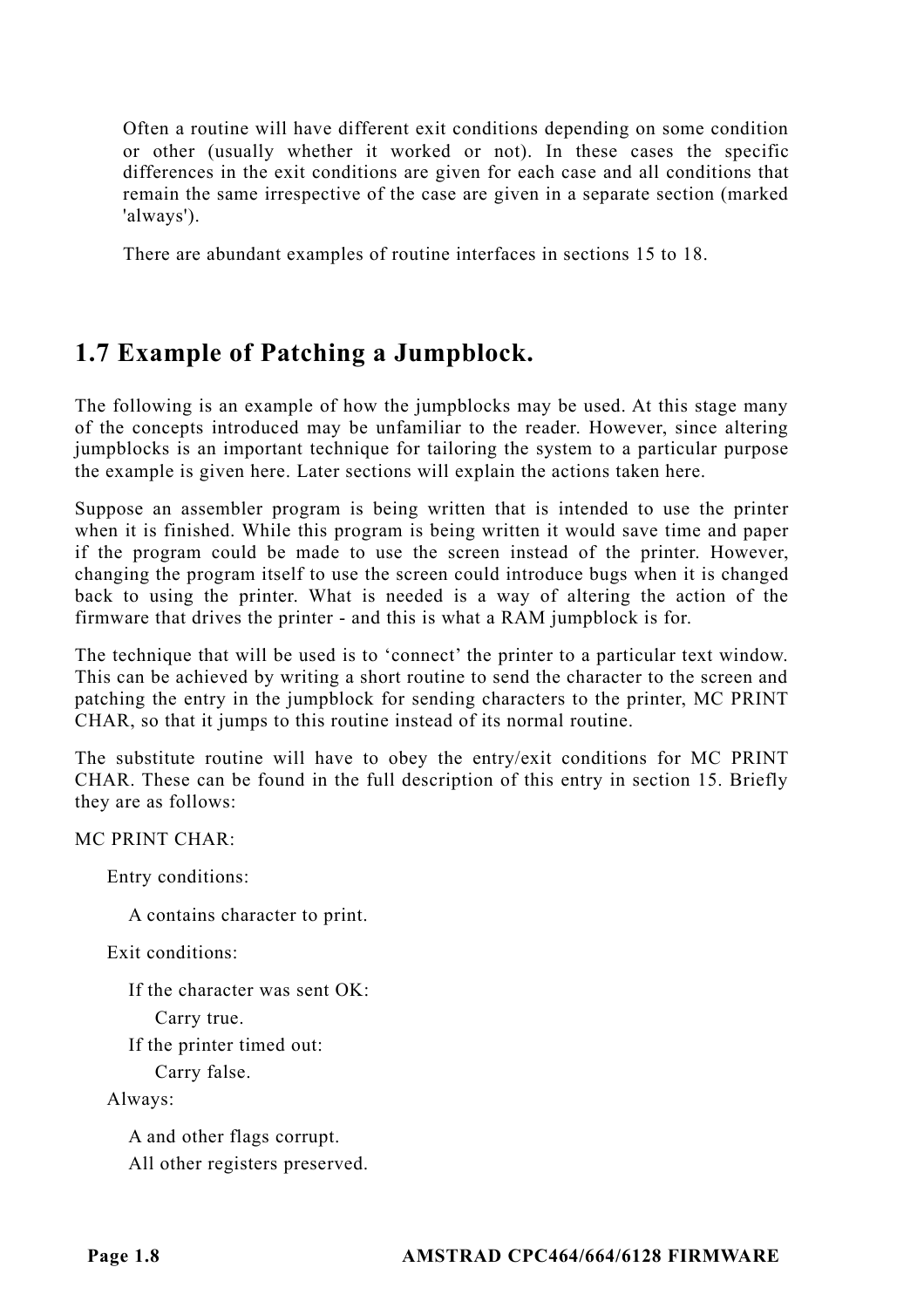The action of the substitute routine will be to select the screen stream that the printer output is to appear on, to print the character on the stream and then to restore the stream that was originally selected. To do this the substitute routine will need to call the routines TXT STR SELECT and TXT OUTPUT. Once again the full descriptions of these jumpblock entries can be found in section 15. The entry/exit conditions are as follows:

TXT STR SELECT:

Entry conditions:

A contains stream number to select.

Exit conditions:

A contains previously selected stream number.

HL and flags corrupt.

All other registers preserved.

#### TXT OUTPUT:

Entry conditions:

A contains character to print.

Exit conditions:

All registers and flags preserved.

The code for the substitute routine could be written as follows (stream 7 has been chosen as the stream on which printer output is to appear):

| PUSH HL<br><b>PUSH BC</b>                    |                                  |
|----------------------------------------------|----------------------------------|
| LD B, A                                      | Save the character to print      |
| LD A, 7                                      | :Printer stream number           |
| CALL TXT STR SELECT                          | ;Select the printer stream       |
| LD C, A                                      | ;Save the original stream number |
| LD A, B                                      | Get the character again          |
| CALL TXT OUTPUT                              | Send it to the screen            |
| LD A, C                                      | Get the original stream number   |
| CALL TXT STR SELECT                          | ;Reselect the original stream    |
| POP BC<br>POP HL<br><b>SCF</b><br><b>RET</b> | :The character was sent OK       |